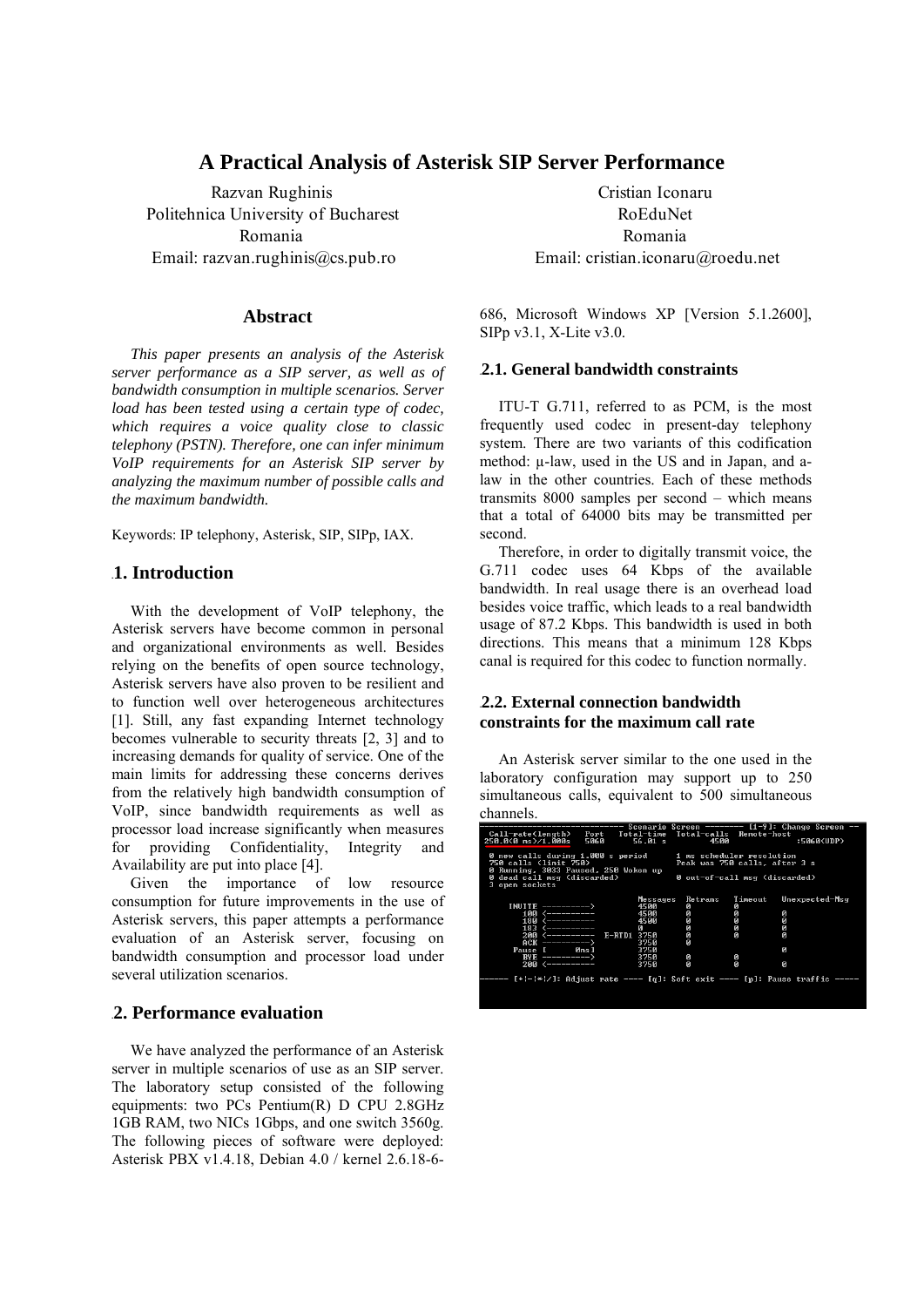| Start Time<br>Last Reset Time                                                        | Statistics Screen ------ [1-9]: Change Screen<br>$12008 - 06 - 18$ $15:51:26:812$<br>$12008 - 06 - 18$<br>15:51:49:853 | 1213793486.812500<br>1213793509.853500 | Call initiation    | <b>IVR</b> activation                      |
|--------------------------------------------------------------------------------------|------------------------------------------------------------------------------------------------------------------------|----------------------------------------|--------------------|--------------------------------------------|
| Current Time                                                                         | 15:51:50:849<br>$12008 - 06 - 18$                                                                                      | 1213793510.849500                      | <b>CPU History</b> |                                            |
| Counter Name                                                                         | : Periodic value                                                                                                       | : Cumulative value                     |                    |                                            |
| Elapsed Time<br>Call Rate                                                            | 00:00:00:996<br>$69.277$ cps                                                                                           | 00:00:24:037<br>93.606 сре             |                    |                                            |
| Incoming call created<br>OutGoing call created<br>Total Call created<br>Current Call | 69<br>750                                                                                                              | ø<br>2250<br>2250                      |                    |                                            |
| Successful call<br><b>Failed call</b>                                                | 33                                                                                                                     | 1500                                   | CPU1: 51.8%        | CPU2: 43.9%                                |
| Response Time 1<br>Call Length                                                       | 00:00:10:002<br>: 00:00:10:003<br>$[+]- */ $ : Adjust rate ---- [q]: Soft exit ---- [p]: Pause traffic -----           | 00:00:10:005<br>: 00:00:10:013         |                    | Figure 4, Spikes in processor load for 250 |

**Figure 1. Details regarding the Asterisk server** 

A single call creates two channels, but one may use more, according to the Dial Plan logic. The above discussed scenario requires a 43,600 Kbps bandwidth, since each channel requires a 87.2 Kbps bandwidth.

If one uses a T3 connection (44,736 Kbps) this means that around 256 calls can be initiated, given the availability of 513 channels. Therefore, one Asterisk server is enough to saturate such a connection.

A significant processor load is noticeable in the IVR activation periods, for 250 calls per second, for the given Dial Plan.



**Figure 2. Processor load for 250 calls/second** 

The load is lower when calls are effectively initiated by the server.



**Figure 3. Processor load for 250 calls/second if calls are initiated by the server** 

The spikes in the figures below illustrate IVR activation (voice transmission), while lower segments represent the de facto call initiation.

**Figure 4. Spikes in processor load for 250 calls/second** 

Tests indicate a large number of large size SIP packets and an overall traffic of 16 Mbps.

| <b>G</b> Ethereal: Summary                                   |                               |                                            | - 101 X                                                                |
|--------------------------------------------------------------|-------------------------------|--------------------------------------------|------------------------------------------------------------------------|
| File<br>Name:<br>Length:<br>Format:<br>Packet size limit:    | 58254850 bytes<br>65535 bytes | libpcap (tcpdump, Ethereal, etc.)          | C:\DOCUME~1\user\LOCALS~1\Temp\etherXXXX50NVCU                         |
| Time<br>First packet:<br>Last packet:<br>Elapsed:            | 00:02:27                      | 2008-06-18 15:51:24<br>2008-06-18 15:53:52 |                                                                        |
| Capture<br>Interface:<br>Dropped packets:<br>Capture filter: | n<br>not tcp port 3389        |                                            | Intel(R) PRO/1000 PL Network Connection (Microsoft's Packet Scheduler) |
| Display<br>Display filter:<br>Marked packets:                | sip<br>$\overline{0}$         |                                            |                                                                        |
| Traffic                                                      |                               | Captured                                   | Displayed                                                              |
| Between first and last packet 147,578 sec                    |                               |                                            | 145,172 sec                                                            |
| Packets                                                      |                               | 162813                                     | 72942                                                                  |
| Avg. packets/sec                                             |                               | 1103.237                                   | 502.452                                                                |
| Avg. packet size                                             |                               | 341,000 bytes                              | 500,190 bytes                                                          |
| Bytes                                                        |                               | 55649818                                   | 36484873                                                               |
| Avg. bytes/sec                                               |                               | 377088.599                                 | 251321.744                                                             |
| Avg. MBit/sec                                                |                               | 3,017                                      | 2,011                                                                  |
|                                                              |                               |                                            | <br>Close                                                              |

**Figure 5. Test information for 250 calls / second** 

Figure 6 illustrates results for real voice traffic (RTP). One can see a large number of voice packets, with an overall traffic of around 8 Mbps.  $\Box$ ml $\times$ l

| File<br>Name:<br>Length:<br>Eormat:<br>Packet size limit:                                                                           | 58254850 bytes<br>65535 bytes                          | libpcap (tcpdump, Ethereal, etc.)                                                     | C:\DOCUME~1\user\LOCALS~1\Temp\etherXXXX50NVCU                                      |  |
|-------------------------------------------------------------------------------------------------------------------------------------|--------------------------------------------------------|---------------------------------------------------------------------------------------|-------------------------------------------------------------------------------------|--|
| Time<br>First packet:<br>Last packet:<br>Elapsed:                                                                                   | 2008-06-18 15:51:24<br>2008-06-18 15:53:52<br>00:02:27 |                                                                                       |                                                                                     |  |
| Capture<br>Interface:<br>Dropped packets:<br>Capture filter:                                                                        | $\Omega$<br>not tcp port 3389                          |                                                                                       | Intel(R) PRO/1000 PL Network Connection (Microsoft's Packet Scheduler)              |  |
| Display<br>Display filter:<br>Marked packets:                                                                                       | rtp<br>$\Omega$                                        |                                                                                       |                                                                                     |  |
| Traffic                                                                                                                             |                                                        | Captured                                                                              | Displayed                                                                           |  |
| Between first and last packet<br>Packets<br>Avg. packets/sec<br>Avg. packet size<br><b>Bytes</b><br>Avg. bytes/sec<br>Avg. MBit/sec |                                                        | 147.578 sec<br>162813<br>1103,237<br>341,000 bytes<br>55649818<br>377088.599<br>3.017 | 135.169 sec<br>89035<br>658,696<br>214,000 bytes<br>19053490<br>140960.926<br>1.128 |  |
|                                                                                                                                     |                                                        |                                                                                       | Close<br>                                                                           |  |

**Figure 6. Test results for real voice traffic (RTP) for 250 packets/second**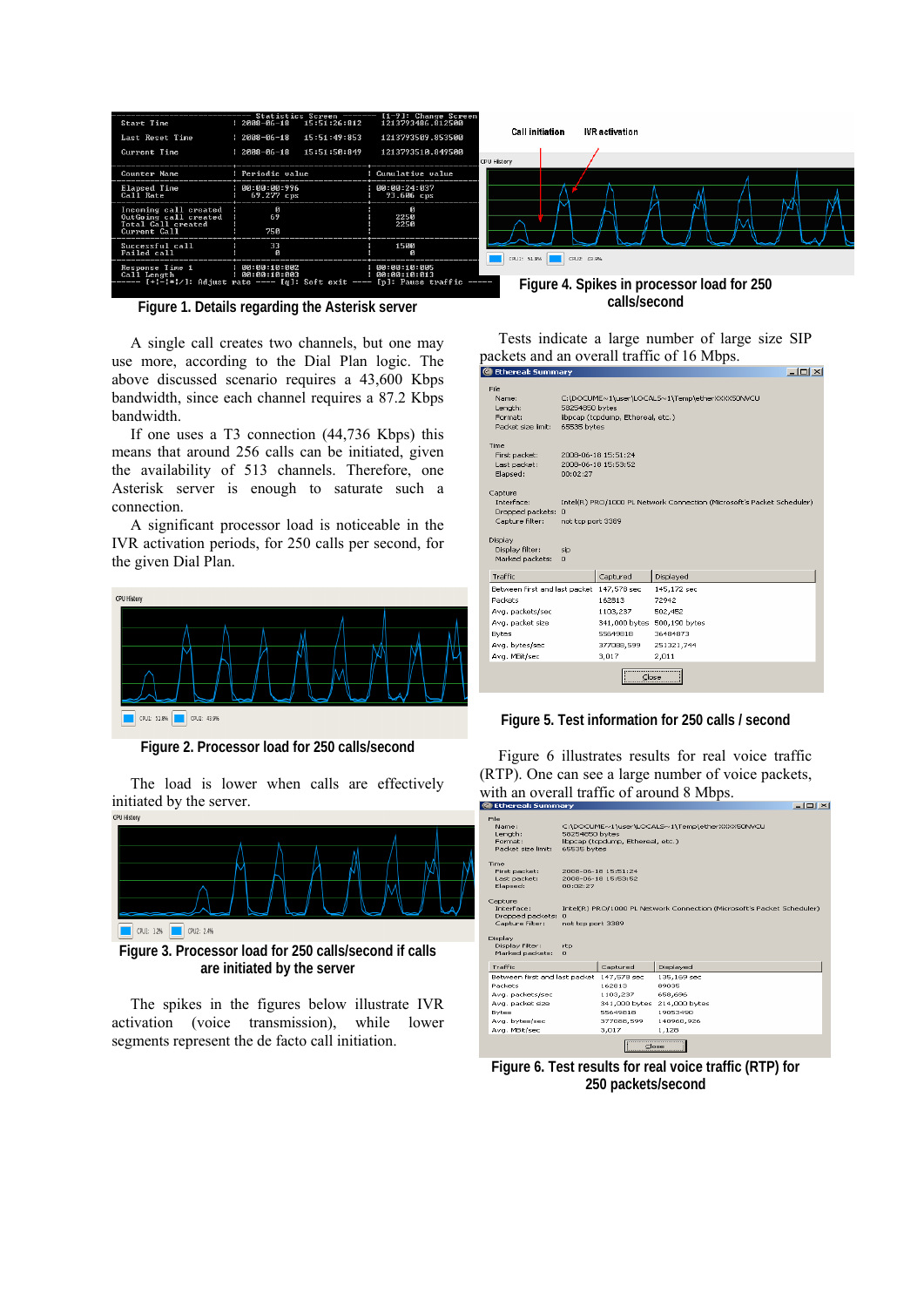

**Figure 7. Spikes for IVR activation and call initiation** 

Figure 7 illustrates spikes for IVR activation and for call initiation, analogously to Figure 4 for processor load.

 In order to obtain 250 calls per second we used two Pentium(R) systems D CPU 2.8GHz 1GB RAM, NIC 1Gbps. The Asterisk server used only the G.711 codec without echo supprimation.

The Asterisk configuration is detailed below:

Extensions.conf [default] exten  $\approx$  2005,1,Ringing; //ring exten =  $>$  2005, 2, Wait (10); //wait 10 sec exten => 2005,3,Playback(vm-nobodyavail); //after 10 sec IVR exten => 2005,4,Playback(vm-goodbye); exten  $\approx$  2005,5, Hangup; exten =  $> 2006, 1$ , Dial(SIP/user1, 10); exten => 2006,2,Playback(vm-nobodyavail); exten => 2006,3,Playback(vm-goodbye); exten  $\approx$  2006,4,Hangup; exten =  $> 2007, 1$ , Dial(SIP/user2, 10); exten => 2007,2,Playback(vm-nobodyavail); exten => 2007,3,Playback(vm-goodbye); exten  $\approx$  2007,4,Hangup; sip.conf [user1] username=user1 secret=1234 callerid=User1 type=friend context=default host=dynamic disallow=all allow=alaw [user2] username=user2

secret=1234 callerid=User2 type=friend context=default host=dynamic disallow=all allow=alaw

### 6B**2.3. Performance for lower call rates**

For relatively small numbers of simultaneous calls, the situation is completely different. For 10 calls / second the processor load is low, up to 3%.

| Call-rate(length)<br>Port<br>5060<br>10.0<0 ms)/1.000s                                                                                                                                             | Total-time<br>86.01 s                                                        | Total-calls Remote-host<br>270                                                             |                                            | Scenario Screen -------- L1-7J: Change Screen<br>:5060(UDP) |
|----------------------------------------------------------------------------------------------------------------------------------------------------------------------------------------------------|------------------------------------------------------------------------------|--------------------------------------------------------------------------------------------|--------------------------------------------|-------------------------------------------------------------|
| 0 new calls during 1.000 s period<br>30 calls (limit 30)<br>0 Running, 125 Paused, 10 Woken up<br>0 dead call msg (discarded)<br>3 open sockets                                                    |                                                                              | 1 ms scheduler resolution<br>Peak was 30 calls, after 3 s<br>0 out-of-call msg (discarded) |                                            |                                                             |
| $INUITE$ -----------><br>100 <----------<br>180 <-----------<br>$183$ $\longleftarrow$ $---$<br>200 <----------<br>$ACK$ ------------><br>Qms1<br>Pause [<br>$RVF$ ------------<br>200 <---------- | Messages<br>270<br>270<br>270<br>Й<br>E-RTD1 240<br>240<br>240<br>240<br>240 | Retrans<br>ø<br>Ø<br>Ø<br>Ø<br>Ø<br>ø<br>ø<br>ø                                            | Timeout<br>Ø<br>ø<br>ø<br>ø<br>Й<br>ø<br>Й | Unexpected-Msg<br>ø<br>ø<br>ø<br>Й<br>ø<br>ø                |
| ------ [+¦-¦*¦/]: Adjust rate ---- [q]: Soft exit ---- [p]: Pause traffic -----                                                                                                                    |                                                                              |                                                                                            |                                            |                                                             |

**Figure 8. Server information for lower call rates** 

The two spikes are generated by recording the two software calls.





The number of RTP packets is low, and they have the standard 214 byte size.

| <b>C</b> Ethereal: Summary                                                                                                   |                                                                                             |                                                                                                                                  |                                                                          | $-1$ $-1 \times$ |  |  |
|------------------------------------------------------------------------------------------------------------------------------|---------------------------------------------------------------------------------------------|----------------------------------------------------------------------------------------------------------------------------------|--------------------------------------------------------------------------|------------------|--|--|
| <b>Eile</b><br>Name:<br>Lenath:<br>Format:<br>Packet size limit:                                                             |                                                                                             | Ci\Documents and Settings\user\Desktop\Test1_10cps\t1_10cps<br>1251894 bytes<br>libpcap (tcpdump, Ethereal, etc.)<br>65535 bytes |                                                                          |                  |  |  |
| Tiron<br>First packet:<br>Last packet:<br>Elopsed:                                                                           | 00:01:21                                                                                    | 2008-06-10 14:06:13<br>2008-06-10 14:07:35                                                                                       |                                                                          |                  |  |  |
| Capture<br>Interface:<br>Dropped packets: unknown<br>Capture filter:                                                         | Intel(R) PRO/1000 PL Network Connection (Microsoft's Packet Scheduler)<br>not tcp port 3389 |                                                                                                                                  |                                                                          |                  |  |  |
| Display<br>Display filter:<br>Marked packets:                                                                                | $r$ to<br>$\Omega$                                                                          |                                                                                                                                  |                                                                          |                  |  |  |
| Traffic                                                                                                                      |                                                                                             | Captured                                                                                                                         | Displayed                                                                |                  |  |  |
| Between first and last packet<br>Packets<br>Avg. packets/sec<br>Avg. packet size<br>Bytes<br>Avg. bytes/sec<br>Avg. MBit/sec |                                                                                             | 81.391 sec<br>4015<br>49,330<br>295,000 bytes<br>1187630<br>14591,584<br>0.117                                                   | 63,562 sec<br>210<br>3.304<br>214,000 bytes<br>44940<br>707,026<br>0.006 |                  |  |  |
| $C$ lean-                                                                                                                    |                                                                                             |                                                                                                                                  |                                                                          |                  |  |  |

**Figure 10. Test information for lower call rates** 

The system load does not increase significantly for a higher rate of calls per second, such as 50 or 100 calls/second. For 50 calls per second processor load reaches a maximum of 5%.